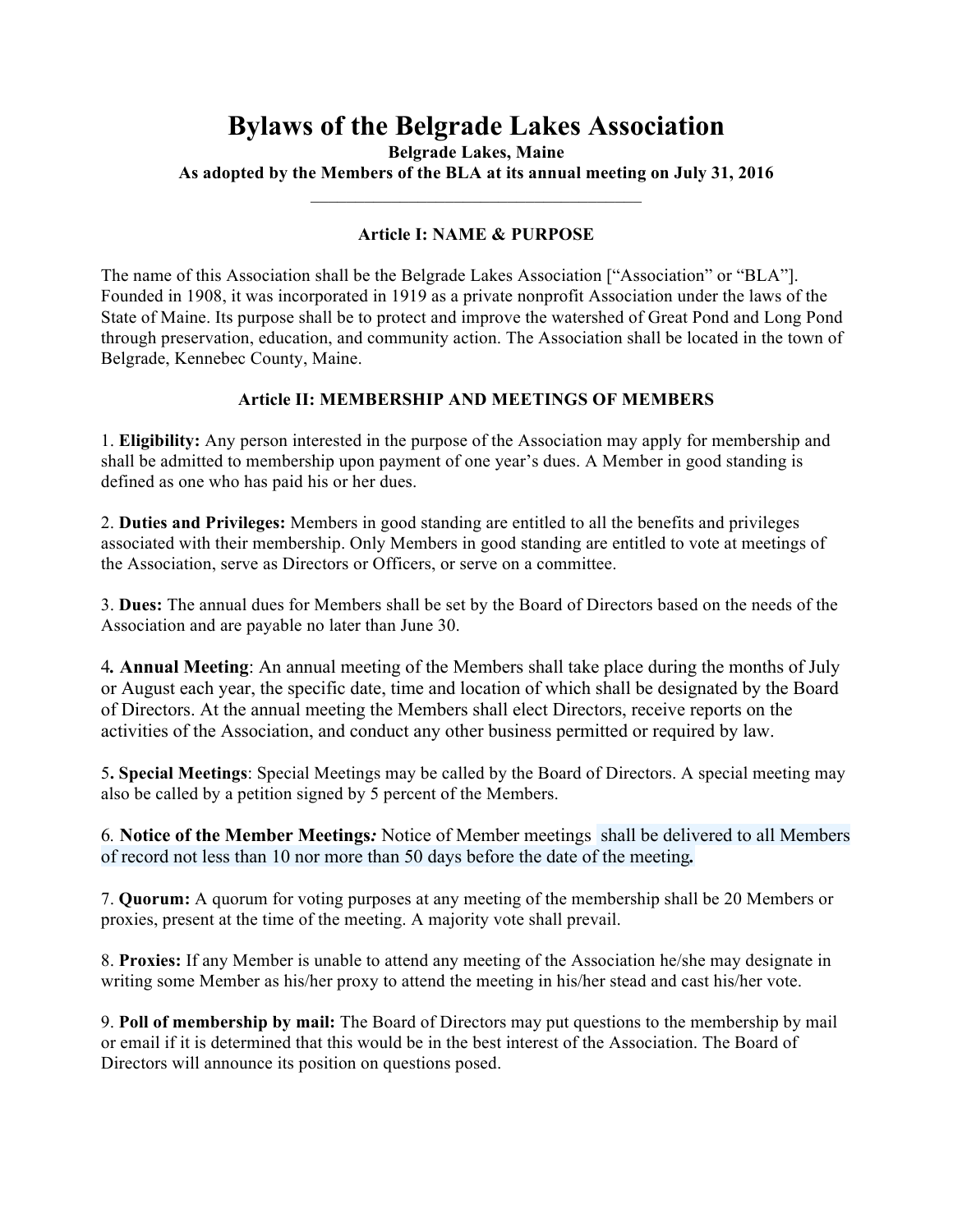### **Article III: BOARD OF DIRECTORS**

1**. Responsibilities:** The management and administration of this Association shall be entrusted to a Board of Directors consisting of at least fifteen (15), but no more than twenty-one (21), persons. The Board of Directors shall define, establish and maintain such policies and procedures as are necessary for the efficient and effective operation of the Association. The Board of Directors shall have and may exercise all powers allowed to nonprofit Associations under the laws of the State of Maine and applicable federal laws, except as may otherwise be limited by the provisions of these bylaws and the Articles of Incorporation.

2**. Nomination and Election:** An *ad hoc* nominating committee consisting of at least three (3) Board members shall be established for the purpose of developing a slate of Board members to be presented to the Board for their approval by a majority vote no less than 45 days prior to the annual meeting at which time the membership will vote on the persons nominated to the Board of Directors. The President will appoint the chair of this committee; the chair will choose its members. All nominees must be a Member in good standing.

3. **Meetings:** Regular meetings of the Board shall be held at a time, date and location to be determined by the Board of Directors in October for the following calendar year. A person may be deemed present at a Board of Directors meeting when participating in person, by conference telephone or other medium as approved by the Board. Notice of regular meetings shall be provided to all Directors at least seven (7) days prior to the meeting. Special meetings may be called by the President, or upon petition of any two officers of the Association or one-third of the Directors, on not less than 24 hours notice to all Directors.

4. **Term:** Each Director may serve consecutive terms of three (3) years and remain on the Board until replaced. The Board may implement a system of staggered terms for Directors whereby approximately one-third of Directors may be elected by the Members at each annual meeting.

5**. Quorum, Voting and Use of Electronic Means:** A quorum will exist when one-half of the Board of Directors is present. A majority vote shall prevail on all matters to be voted on by the Directors present unless the bylaws otherwise provide. To the fullest extent permitted by law, the Board of Directors and committees may conduct business by electronic means, including but not limited to notices to Members and Directors.

6. **Vacancy:** In the event of a mid-term vacancy on the Board of Directors the seat may be filled by the Board of Directors. The term of any Director so elected by the Board shall end at the next annual meeting of the membership at which time such Director may run for election by the Members if nominated by the Board pursuant to the provisions of this Article III.

7. **Removal:** Any Director may be removed from the Board for due cause by a vote of two-thirds of the Directors, provided that such Director shall be given at least seven days notice of the proposed removal and the reasons therefore, an opportunity to be heard at the meeting, and the notice of the proposed removal shall be given in the notice of the meeting. Any Officer may be removed by the Board using like procedures.

8**. Financial Compensation:** Board members receive no compensation other than for reasonable expense except by a majority vote of the Board.

# **Article IV: OFFICERS**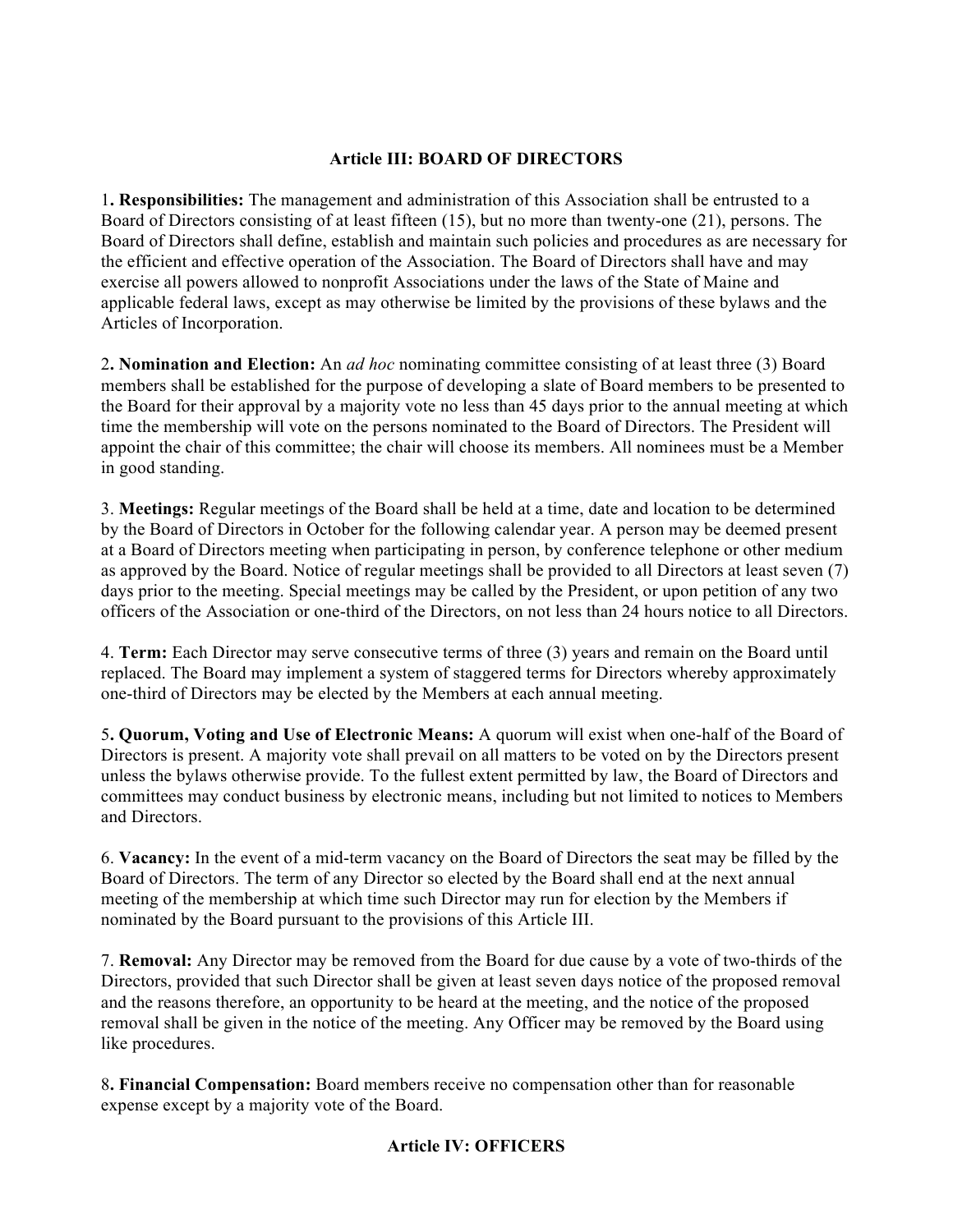1. **Officers:** The officers of the Association shall consist of a President, a Vice President, a Secretary, and a Treasurer.

2. **Term:** The term of each office shall be for three years or until a successor is elected. Officers are elected for one (1) three (3) year term and may be reelected for one additional 3-year term.

3. **Election**: Officers shall be elected at the meeting of the Board of Directors immediately following the annual meeting of Members. The person then serving as President shall automatically become Immediate Past President upon election of a new President. All officers shall be elected by a majority of the Directors present. Officers may be elected for two consecutive terms. In the event of a vacancy in any office, the Board may fill that vacancy at any regular meeting

4. **Officer Duties:** The President shall be the chief executive and administrative officer of the Association and preside over all Board meetings and may attend all committee meetings. The Vice President(s) shall have and exercise all the powers of the President in the absence or disability of the President, and have other duties as the President may describe. The Secretary shall keep an accurate record of the meetings of the Association, the Board of Directors and the Executive Committee; shall give notice of Association, Board and Executive Committee meetings; tend to all correspondence designated by the Board; and shall ensure an accurate record of Board Member names, addresses and email addresses. The Treasurer shall keep the accounts and have charge of the funds of the Association, and render an account of the financial condition of the Association at each meeting of the Board and at the annual meeting. To the extent that the Board of Directors determines that an independent audit of the BLA's accounts is necessary or appropriate, the Treasurer, and at least one other Board Member chosen by the President, shall oversee such audit. The Secretary and the Treasurer shall also oversee filing of all appropriate government reports and forms.

# **Article V: FINANCES**

1. **Finances:** All corporate funds shall be deposited in banks designated by the Board of Directors. The President, Vice President or Treasurer shall sign corporate checks.

2. **Execution of Documents:** When authorized by the Board of Directors or these bylaws, the President and/or Treasurer shall execute all documents on behalf of the Association.

3**. Budgets**: at least once a year, the Board of Directors shall approve a budget for the Association for the subsequent fiscal year. Such budget may be amended during any fiscal year as the Board sees fit.

4**. Non-recurring capital expenses** over \$3000 must be approved by a majority of the Board of Directors.

5. **Fiscal Year**: The fiscal year for the BLA shall be the calendar year.

#### **Article VI: COMMITTEES**

1. **Executive Committee:** The Executive Committee may act on behalf of the Board of Directors between regular meetings of the Board. The Executive Committee shall consist of the President, Vice-President, Secretary, Treasurer, immediate past President and one other Member as appointed by the Board.

2. **Standing Committees** may be: Communications, Development, Education, Finance, Membership and Water Quality. The President shall appoint all committee chairs. Standing committee members are required to be Members in good standing. Standing Committees shall report to the full Board.

3. **Additional Standing and** *Ad Hoc* **Committees:** The Board of Directors may, from time to time and for terms as they may see fit, create additional Standing Committees and appoint *ad hoc* committees as deemed necessary to implement the nurposes of the Association.